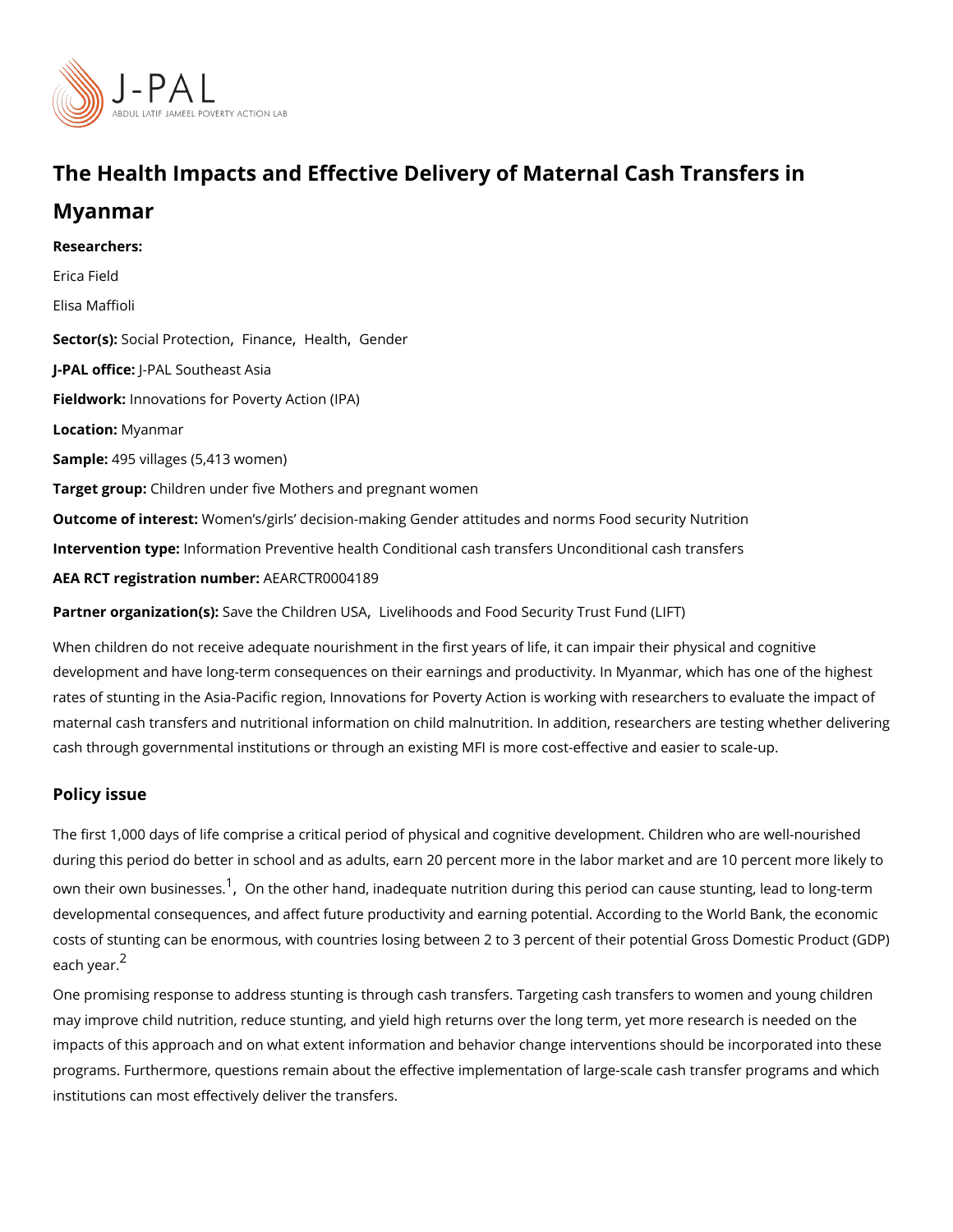## Context of the evaluation

Myanmar has one of the highest rates of stunting in the Asia Pacific region. Nearly a qua severely underweight and [3](#page-2-0)5 percent of children under five are mo $\overline{3}$  emalDelcye on beev 2e0 re4y thm and Government of Myanmar announced it would launch a universal maternal cash transfer pro women with children under age two as part of its National Social Protection Strategy. The million beneficiaries by 2024. This study, conducted in collaboration with Save the Childr three townships in Myanmar s Dry Zone during the pilot phase of the program. Results are out of the program.

A mother and her children in Phalankone village, central Myanmar (Photo courtesy of Tom World Bank

## Details of the intervention

Innovations for Poverty Action is working with researchers to measure the impact of mate nutritional information on many aspects of child malnutrition, household economic welfare include stunting, wasting, underweight status, morbidity, diet and food diversity, breastfe services and immunizations, consumption patterns, income, and women s desired fertility